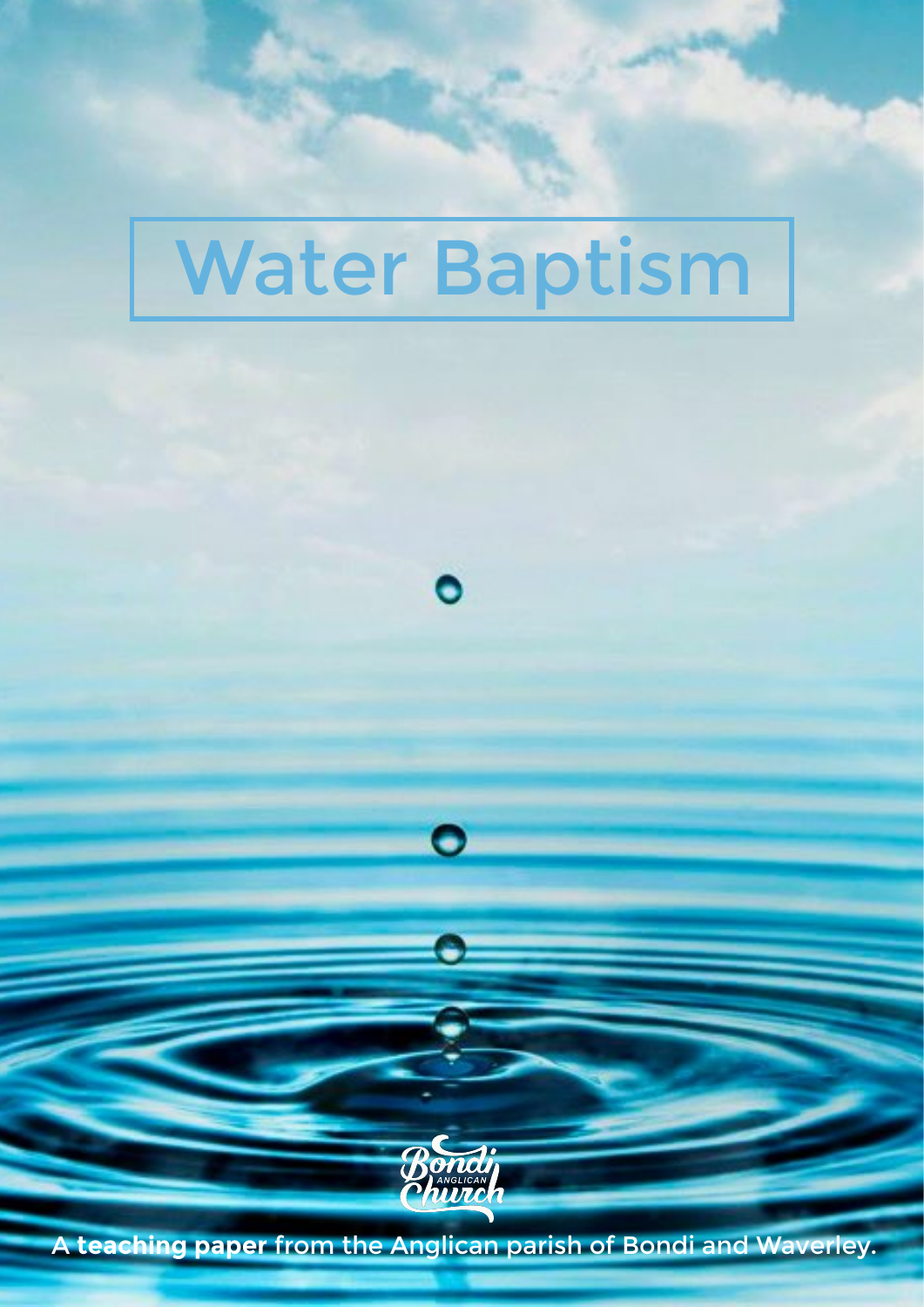# **Christian Churches have always practiced water baptism.**

Since the very beginning of Christianity water baptism has been used to signify some aspect of belief. It is something that Christian Churches (and quite a few of the cults which have moved out of Christianity) have in common. Not surprisingly, there are also many different ways of understanding *what* this practice signifies.

As a result, there are many questions: *What* is happening in water baptism? *How* is it actually practiced? *When* & *where* is it done? *Who* does the baptising? *Who* should be baptised?

## **This teaching paper does three things.**

Firstly**,** it overviews the use of the word "*baptise*" in the New Testament. Secondly, it assesses some current practices of Christian churches in the light of this overview. Thirdly, it explains the direction we take on water baptism at Bondi Anglican church.<sup>1</sup>

<span id="page-1-1"></span>Before we start looking at **Baptism** in particular, it is important to maintain a mature awareness of the fact that there are areas of **freedom** in Christian belief. Even tightly held convictions must not be imposed on others if Jesus does not require them as a part of following him. Even if we see someone's view to be incorrect, if it can be disputed without affecting the meaning of the gospel, we are not to pass judgment on someone who holds a different view. That is the point made in Romans 14, where we read *"Accept him whose faith is weak, without passing judgment on disputable matters."* (Romans 14:1), and "*Let us therefore make every effort to do what leads to peace and mutual edification."* (Romans 14:19).

Unfortunately, the way Christians dispute and pass judgment over approaches to water baptism has led to strong prejudice and friction. Mutual edification is often forgotten. Some people have actually suggested as a result that water baptism is something that is symbolic of the divisions in Christianity. We need to be praying that this kind of unhelpful disunity **won't** be seen amongst us.

At the same time, we need to feel free to question unhelpful water-baptism practices.

Bondi and Waverley Anglican Parish has congregations made up by people from a vast array of backgrounds. This issue is an important one, but we don't want to have fruitless disagreements. We want to have unity based on the truth of Gods Word, the bible. So, what is the stance we take on water baptism?

In the twenty centuries of the Christian Church, there have been a great variety of views and practices of Water Baptism. This variety is seen both in the technical details and theological thinking behind different ways of doing water baptism. The details of water baptism change in terms of the timing, the volume of water and the way the water is used. This is understandable, and we see the same sort of variety in other Church practices and liturgy. For example Communion or Lord's Supper has a wide variety of practice, with the frequency, the way it is celebrated, the type and volume of bread and wine (or grape juice) vary considerably. This variety of practice has carried over into the different churches that see themselves as part of Evangelical Christianity.

Far more significantly, there is variety in the theological explanation of what is actually happening at someone's water baptism. Evangelical Christianity cannot accept every single one of the alternatives as equally valid. At the same time we need to maintain this issue as an area of freedom. We need to ensure that with all the variety, we don't practice what will be unhelpful or against clear biblical teaching. At the same time, it is not necessary to insist on a uniform practice in any of these things as long as the variety in practice does not change the central truths of Christian belief.

Some of the explanations given by churches for the way they practice water baptism can actually work against the Gospel. For example, the idea that someone is not truly Christian until they are water-baptised in a certain way, or the idea that water baptising infants mysteriously makes them into Christians. Both of these understandings tend to undermine the message of the Gospel.

<span id="page-1-0"></span><sup>&</sup>lt;sup>[1](#page-1-1)</sup> Note this paper was first written in the context of planting churches that needed to work out a solid policy on water Baptism from scratch. 2 of 9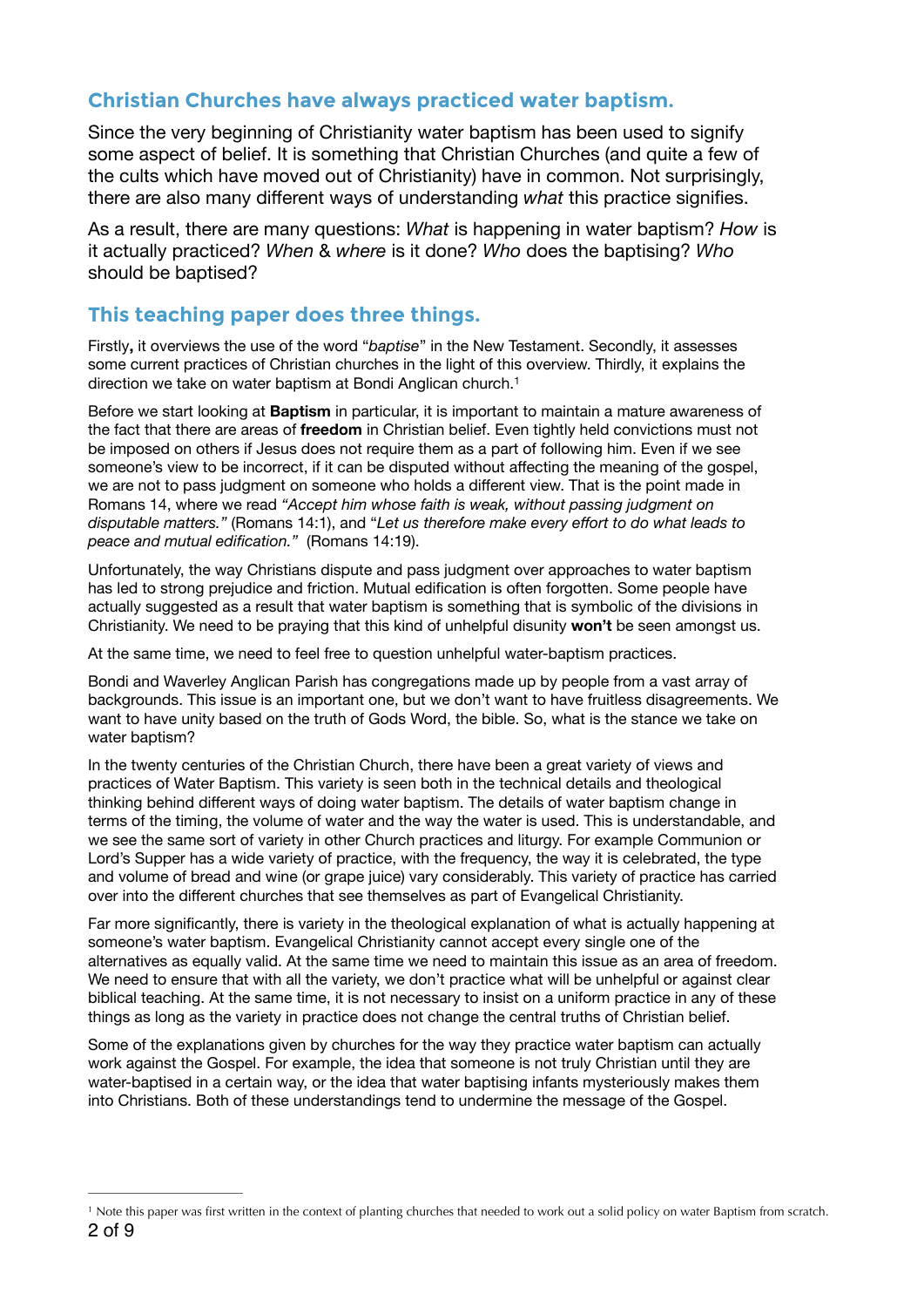# **John... the "Water Baptiser"**

It is clear that water baptism was initially associated with a clear, public confession of sin and repentance towards God. That is the whole point of John (the Baptist's) mission to Israel. He called Jews back to their God. As they turned back, they were water-baptised in the Jordan river.

John's message and water baptism was preparing the way for Jesus' mission. Those Members of God's chosen nation, Israel who came to be baptised in the Jordan river did not see it as a magical rite or with any power in itself. Rather it was a graphic symbol of their confession of sin and change in direction. Each of the Gospel accounts emphasises this (Matthew 3:10; Mark 1:8; Luke 3 118; John 1:15 26).

That is why Jesus himself went through water baptism, to identify fully with a sinful Israel that needed to repent. John the baptiser recognised the irony: *"I need to be baptised by you, and do you come to me?"* Jesus responds to John's question with *"Let it be so now, to satisfy all righteousness".*

What we have is clearly a record of what Jesus does and says. It is not presented in the Gospel accounts as a model of water baptism that all Christians must follow. It is what Jesus went through to launch his public ministry.

The water baptism of John is specifically contrasted to the mission of Jesus. John's message sees Jesus in terms of baptism, but *not* water baptism: "*I baptise you with water for repentance. But*  after me will come one who is more powerful than I, whose sandals I am not fit to carry. He will *baptise you with the Holy Spirit and with fire."* (Matthew 3: 11; Mark 1:7-8: Luke 3: 15-17; John 1:26-27).

It is interesting to note that in John's Gospel, Jesus' water baptism is *not* emphasised, while his mission to baptise with the Holy Spirit *is*. We have John the water baptiser saying, *"The reason I came baptising with water was that he might be revealed to Israel...*" (1:31) *"The one who sent me to baptise with water told me "The man on whom you see the Spirit come down and remain is he who will baptise with the Holy Spirit."* (1:33).

Here we see that the baptism Jesus is on about is spiritual. But despite this, we also know that Jesus (or more accurately, his disciples) continued to baptise other disciples with water; (John 3:22; 4:3). Little is made of this detail within the Gospel account. Why? Because water-baptism is not a central part of the mission of Jesus.

## **Different uses of "baptism"**

Baptism also occurs in the Gospel accounts at other places apart from water baptism. It is used as a metaphor for being overwhelmed or completely overcome. Jesus uses the word *Baptism* in this metaphoric sense to respond to James and John after they make a big request of Jesus. They say to Jesus *"do whatever we ask! "* So Jesus responds with *"You don't know what you're asking, can you drink the cup I drink or be baptised with the baptism I am baptised with?"* (Mark 10:38). He is referring to the judgment and curse on our behalf that he will bear on the cross. This is made more explicit in Luke's Gospel; "*I have a baptism to undergo, and bow distressed I am until it is completed"*. (Luke 12:50).

There are also ways the Greek word "*baptism*" is used to simply mean "*washed*" or "*ceremonially cleaned*". So in describing the Pharisees' traditions Mark uses the baptism word. He writes *"...they do not eat unless they wash (are baptised). And they observe many other traditions, such as the washing (baptising) of cups, pitchers and kettles."* (Mark 7).

We can see from this initial overview that the word *baptism* in the New Testament is not limited to what we see as the conventional debate that has developed around the word.

### **Jesus... the "Baptist"**

The central idea of Jesus' Baptism is *not* one of water. We've seen that in John the Baptist's preaching. We also see that there is no account of Jesus actually water baptising anyone at all. Yet we have Jesus in his final teaching to his followers commanding them to *"...go and make disciples*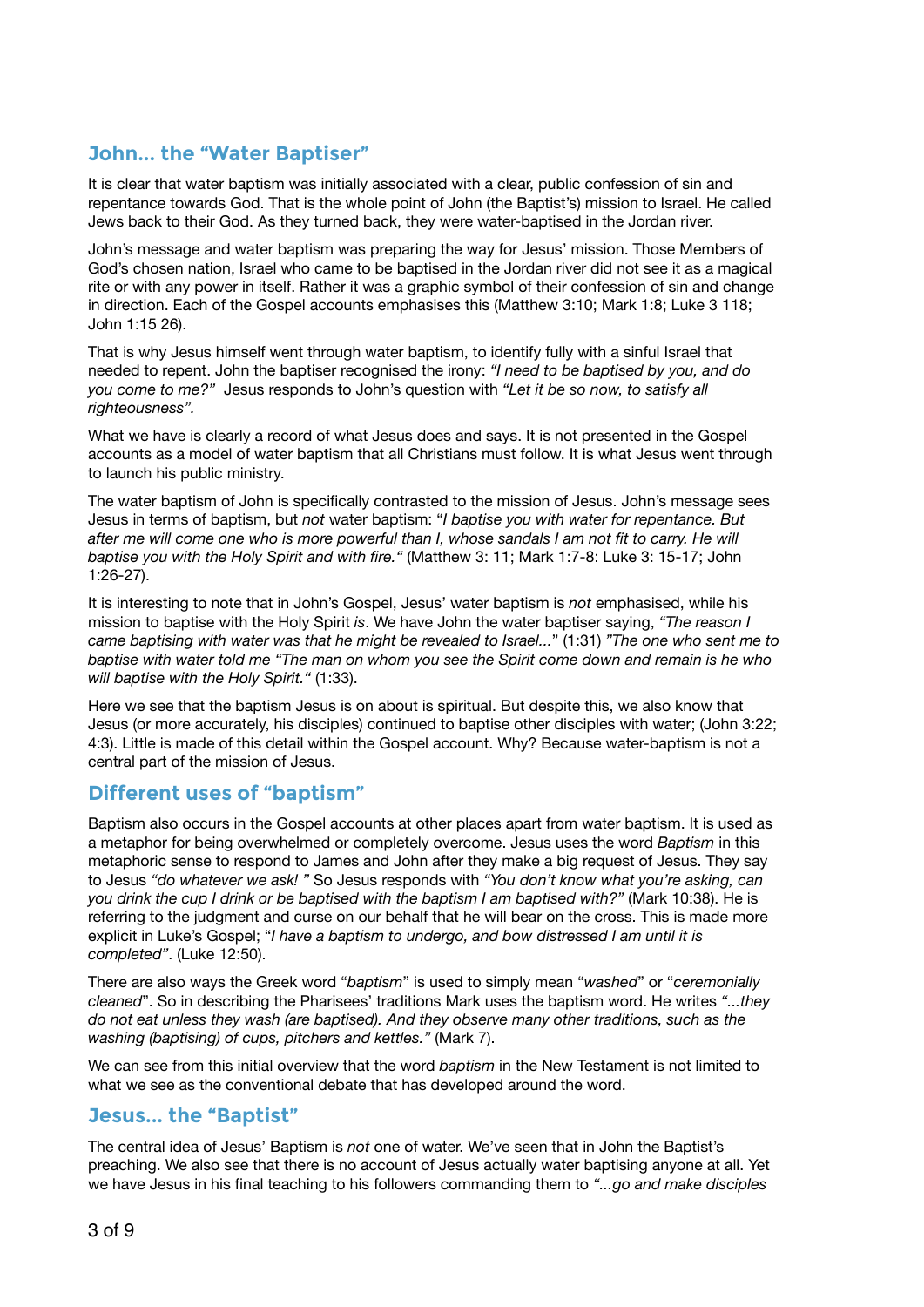*of all nations, baptising them in the name of the Father and of the Son and of the Holy Spirit, and teaching them to obey everything I have commanded you."* (Matthew 28:19).

This is where it gets a little bit tricky. It is hard to determine whether Jesus is referring to a specific water baptism or is simply equating someone becoming his disciple with being baptised in the name of the Father, Son and Holy Spirit. To put it another way: Is Jesus commanding his disciples to water baptise all the disciples they make? That is, are "*baptising them...and teaching them to obey"* two extra actions on top of "*make disciples*"? Or is he saying *"Make disciples and as you do this, you will be baptising them in the name of the Father, Son and Holy Spirit and teaching them to obey."* 

The two ongoing actions "*baptising*" and "*teaching*" actually hang off the main verb "*make disciples'*~ so the command is to make disciples... baptising and teaching are what happens as they carry out that command. That is- all who have become a disciple of Jesus have by definition been baptised in the name of the father son and Holy Spirit.

If the baptism *"in the name of the Father, Son and Holy Spirit"* that Jesus is talking about is water baptism, then those who have not been water baptised are not disciples of Jesus. However, if it is another way of saying "*make disciples*", then water baptism becomes a less central matter. The central issue is if someone is a disciple of Jesus, because if they are, they have been baptised in the Holy Spirit or overwhelmed by him.

The Baptism Jesus is talking about here is therefore not about a rite with water. It is the overwhelming change that happens when someone becomes a Disciple of Jesus, and Father Son and Spirit take that person's life over. This was tightly linked with water baptism.

### **Acts... and baptism**

As we read the accounts in Acts it is important to remember that they are not meant to be taken as prescriptive. They are narrative accounts that record what happened in the early years of the Christian Mission. If we were to attempt to take Acts as a book establishing normative church practice we would soon run into all sorts of difficulties.

With the beginning of this post-resurrection account of the Church, we see Jesus again contrast his new kind of spirit baptism with the water baptism of John. Speaking to his disciples after he rises from the dead, Jesus says *"For John baptised with water, but in a few days you will be baptised with the Holy Spirit"* (Acts1:5).

This is not to suggest that water baptism was simply done away with. It was obviously important in the Apostles minds, as it figured in their decision to find a replacement for the traitor Judas *"Therefore it is necessary to choose one of the men who have been with us the whole time the Lord Jesus went in and out among us, beginning from John's baptism to the time when Jesus was taken up from us.* (Acts 1:21-22).

After the dramatic filling of the Holy Spirit at Pentecost, Peter addresses the Jewish crowd and explains that Jesus really was the anointed one, the Christ. He calls them to *"Repent and be baptised, every one of you, in the name of Jesus Christ for the forgiveness of your sins. And you will receive the gift of the Holy Spirit"* (Acts 2:38) While it is not specifically stated, it seems likely that this "*baptism*" is water baptism, symbolising the new status as forgiven and spirit-baptised people. So the water baptism happens as an external sign of the invisible spirit baptism that happens when people become Christian.

Note that if this is water baptism, it is actually an integral part of their response to the preaching about Jesus. It actually falls at the same point in time as they *"accepted the message*" (v41) although the next report of Peter preaching the need to repent has no mention of baptism. In short, their water baptism occurred at the same point in time as their spirit baptism into Jesus.

This is confirmed by the accounts of Philip's preaching to the followers of Simon the Sorcerer in Samaria. They believe the truth and are said to be baptised: *"But when they believed Philip as he preached the good news of the kingdom of God and the name of Jesus Christ, they were baptised, both men and women. Simon himself believed and was baptised"* (Acts 8:1213).

This was significant because up until this point there were no non-Jewish believers. The apostles in Jerusalem sent Peter and John to Samaria to investigate. It is only after they pray and place their hands on the Samaritans that "*they received the Holy Spirit"* (Acts 8:17). There is no call for another water baptism after their reception of the Holy Spirit. In an interesting epilogue, Simon the ex-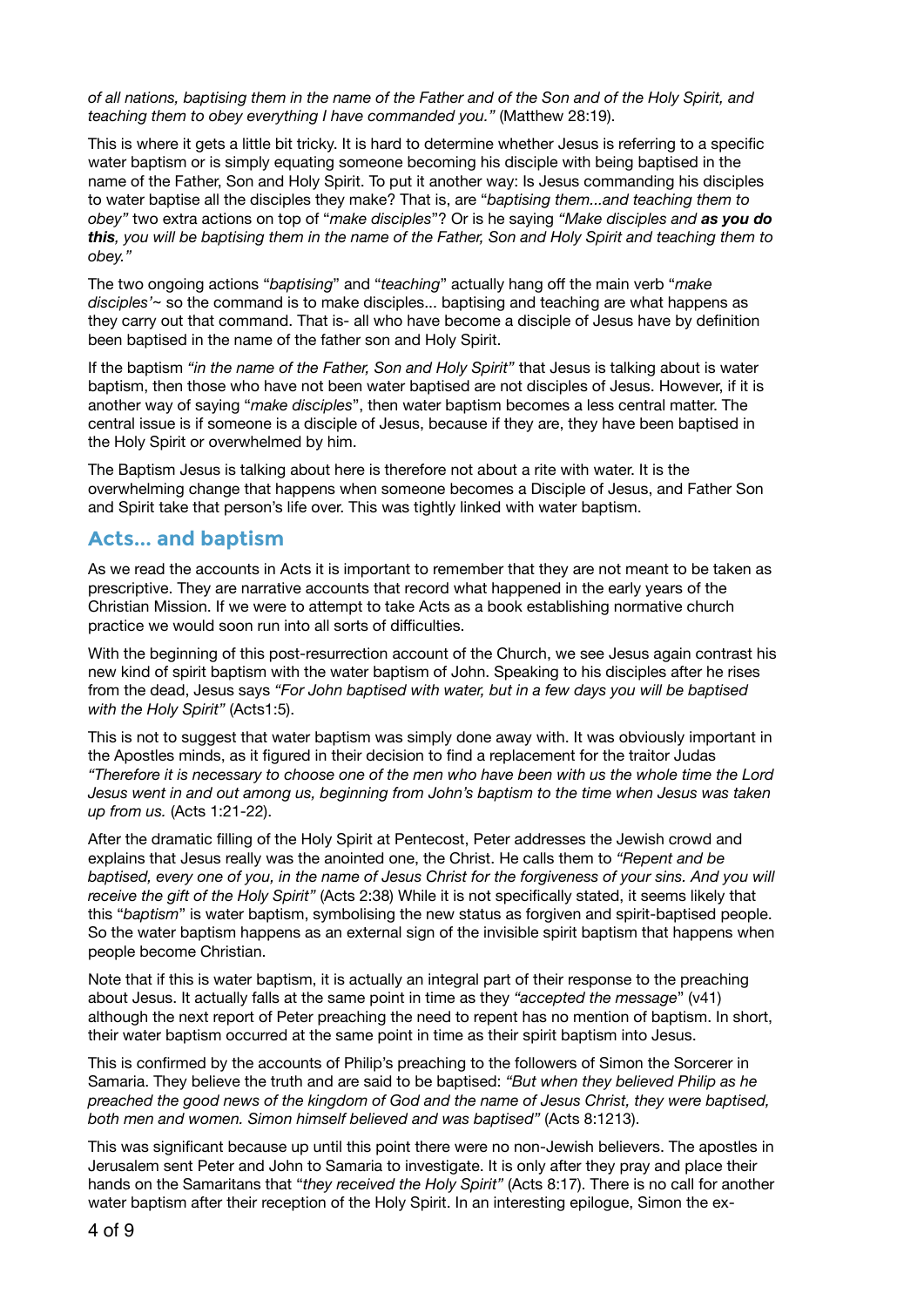sorcerer (who has actually already been water baptised) sees this event and wants to buy the power to do the same. His water baptism obviously did not mean Christian maturity. You can be water baptised and still miss the point of spirit baptism.

A little later in the book of Acts, an Ethiopian eunuch actually requested water baptism himself from Philip after Philip had explained the good news about Jesus. Philip was happy to oblige- so water baptism can be a helpful part of beginning to following Christ. (Acts 8: 36).

As part of Paul's dramatic conversion and calling, we have the simple report that he *"got up and was baptised*" (Acts: 9:18)... this is spelt out a bit by Paul's' own account of Ananias' command recorded in Acts 22:16 *"And now what are you waiting for? Get up, be baptised and wash your sins away, calling on his name"*. Water baptism was again tightly associated with the beginning of Christian life or spirit baptism into Jesus.

The issue of who could receive water baptism was a real one for the early church. When Gentiles first hear the message of Jesus as Peter preaches to Cornelius and his family and friends. *"The Holy Spirit came on all who beard the message"*. Peter sees this and asks *'Can anyone keep these people from being baptised with water? They have received the Holy Spirit just as we have' So be ordered that they be baptised in the name of Jesus Christ"* (Acts 10:47-48). An angel had already told Cornelius that Peter would bring a message *"through which you and all your household will be saved* (Acts: 11:14).

Peter justified his acceptance and fellowship with Gentiles by saying to the Jewish Christians *"Then I remembered what the Lord bad said 'John baptised with water, but you will be baptised with the Holy Spirit".* The issue wasn't really the timing or type of water baptism, but whether non-Jewish people who were normally cut off from God's people could actually become a part of the people of God. Water Baptism powerfully displayed the unity in Jesus the Gentiles already had with Jewish disciples through their spirit baptism.

The phenomenon of non-Jews becoming Christians and being baptised along with their household or family continues in the book of Acts. So Lydia from Phillipi *"...opened her heart to respond to Paul's message, When she and the members of her household were baptised she invited us to her home."* (Acts 16:15). The Philippian Jailer believed "*then immediately he and all his family were baptised"* (see Acts 16:29-34). We see here that whole family units become Christians and are baptised together. After Paul's preaching in Corinth we have the report *"...many of the Corinthians who heard him believed and were baptised* (Acts 18:8).

In the final reference to baptism in Acts, Paul meets about 12 men in Ephesus who had never even heard of the Holy Spirit, but they had been water baptised by John. Paul explains to them that; "*John's baptism was a baptism of repentance. He told the people to believe in the one coming after him, that is in Jesus.' On hearing this, they were baptised into the name of the Lord Jesus" (*Acts 19: 15). Straight after this, Paul places his hands on them and the *"Holy Spirit comes upon them"* (Acts 19:6).

So they were water baptised by john as they repent, then they were *"baptised into the name of the Lord Jesus".* This second baptism does not appear to be one with water. Only after this do they receive the Holy Spirit and also speak in tongues and prophesy but there is no mention of a third baptism with water after they receive the Holy Spirit. Their water baptism happened before they are spirit baptised into Jesus.

### **Romans... and baptism**

In Romans, Paul uses "*baptism*" in the context of being united with Christ in his death: "*Or don't you know that all of us who were baptised into Christ Jesus were baptised into his death? We were therefore buried with him through baptism into death in order that, just as Christ was raised from the dead through the glory of the Father, we too may live a new life"*. Paul is writing to Christians, and equates their becoming Christians with being baptised into Christ. If this is not the case, then those Christians who never have water baptism have no assurance of resurrection life. This is an unlikely reading. So Paul assumes Baptism into Christ is the same as becoming a Christian- not a water baptism.

## **Corinthians... and baptism**

The lack of emphasis on water baptism is seen clearly in the next reference to baptism, in 1Corinthians 1, where Paul castigates the church for the quarrels and divisions caused by water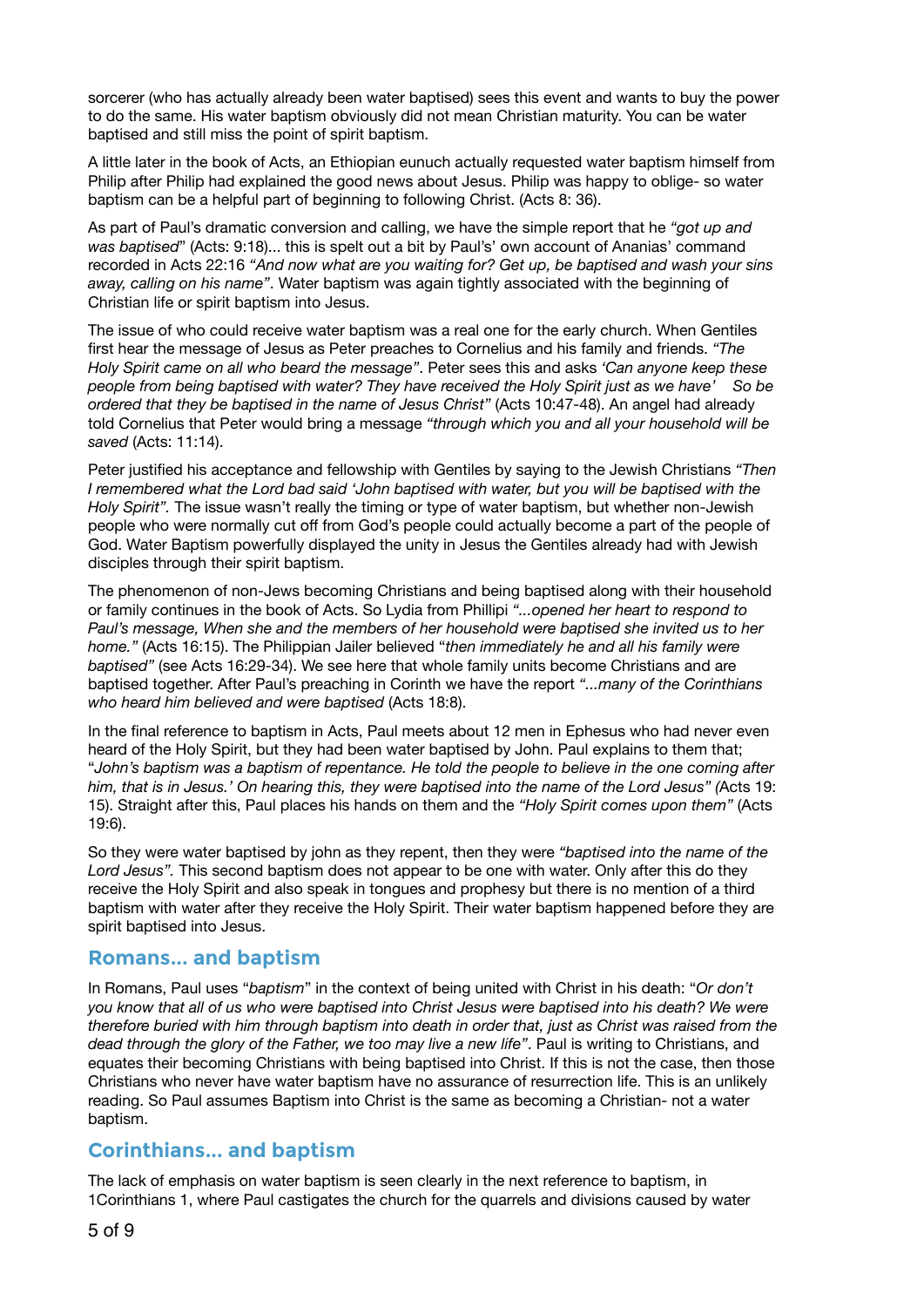baptism there: *"Is Christ divided? Was Paul crucified for you? Were you baptised into the name of Paul? I am thankful that I did not baptise any of you except Crisps and Gaius, so no one can say that you were baptised into my name. (Yes, I also baptised the household of Stephanas; beyond that, I don't remember if I baptised anyone else) For Christ did not send me to baptise, but to preach the Gospel..."* (1 Corinthians 1:13-17).

This is a clear statement that water baptism is not actually part of the Gospel message. It is peripheral and not worth fighting over. The real issue of course in Paul's mind was this; were they "*in Christ"*? If they were, then they should not be quarrelling over the details of water Baptism. The real point of *Baptism* here is again equated with being a part of God's people.

In 1Corinthians 12:13 we read of the fact that all parts of the church body, despite their different functions and gifts have the same baptism. "*For we were all baptised by one Spirit into one body whether Jews or Greeks, slave or free."* 

In 1Corinthians 15:29-30 Paul again refers to baptism. It is an unusual text talking about *"those ...who are baptised for the dead*". It occurs in the context of an argument Paul is making for the absolute necessity of belief in the Resurrection of the dead. He makes no positive or negative judgments about the weird practice of baptising for the dead. He just points out it would be a waste of time with no resurrection "*If the dead are not raised at all, why are people baptised for them?"* (v29). Paul is not particularly concerned about stopping this variety of water baptism.

# **Ephesians... and baptism**

In Ephesians 4, Paul is urging his Christian readers to *"make every effort to keep the unity of the Spirit through the bond of peace"* (Eph 4:3). This is after he has spelt out the wonderful truth that God has provided the way to become members of his household in Jesus. He then goes on to say *"There is one body and one Spirit just as you were called to one hope when you were called one Lord, one faith, one baptism; one God and Father* (Ephesians 4: 4-6.)

What is the "*one baptism*" that unites all Christians? Well it certainly isn't the way we practice water-baptism... it is what that should point to, the spirit baptism that happens when we become disciples of Christ and turn to him in trust as the Holy Spirit works in us. That is the one baptism all Christians do have. It is at the heart of Jesus' purpose- to Baptise with the Spirit.

# **Colossians… and baptism**

In Colossians 2 a comparison is made between external symbols of being a part of the people of God and the reality, or *"the circumcision done by the bands of men*" and "*the circumcision done by Christ*" (v11-12). Paul says that the *"circumcision done by Christ"* belongs to those who have been *"buried with him in baptism and raised with him through faith in the power of God, who raised him from the dead* (Col 2:12). It would hardly make sense if this were referring to water baptism. The point being made is that just as those who had physically been circumcised were part of Israel, those who are Christians have been baptised not in an external way by man, but by Christ himself. That is the point: Real baptism is what happens when we are immersed into Christ.

### **Peter... and baptism**

In 1Peter 3:21 there is a correspondence seen between the waters around the ark of Noah and baptism. *"God waited patiently in the days of Noah while the ark was being built. In it only a few people, eight in all, were saved through water, and this water symbolises baptism that now saves you also not the removal of dirt from the body but the pledge of a good conscience towards God. It saves you by the resurrection of Christ."* (1Peter 20-21)

There is a parallel seen between God's Judgment in the floodwaters and baptism. The deliverance into a new life for Noah and his family through floodwaters symbolise baptism. Peter is concerned to stop any false ideas on baptism by stressing that it is not in the outward action or the *"removal of dirt"* that happens with water, but in the inner response of faith to God. The heart of baptism is, says Peter, the way Christians can relate to God with a "*clear conscience".* 

# **Hebrews... and baptism**

In Hebrews 6:2, the writer appeals to his readers to *"Leave the elementary teachings, and go onto maturity"*. One of the things listed as "*elementary*" is "*instructions about baptisms".* We don't know very much about what these instructions were, but we do know that they were not really a hallmark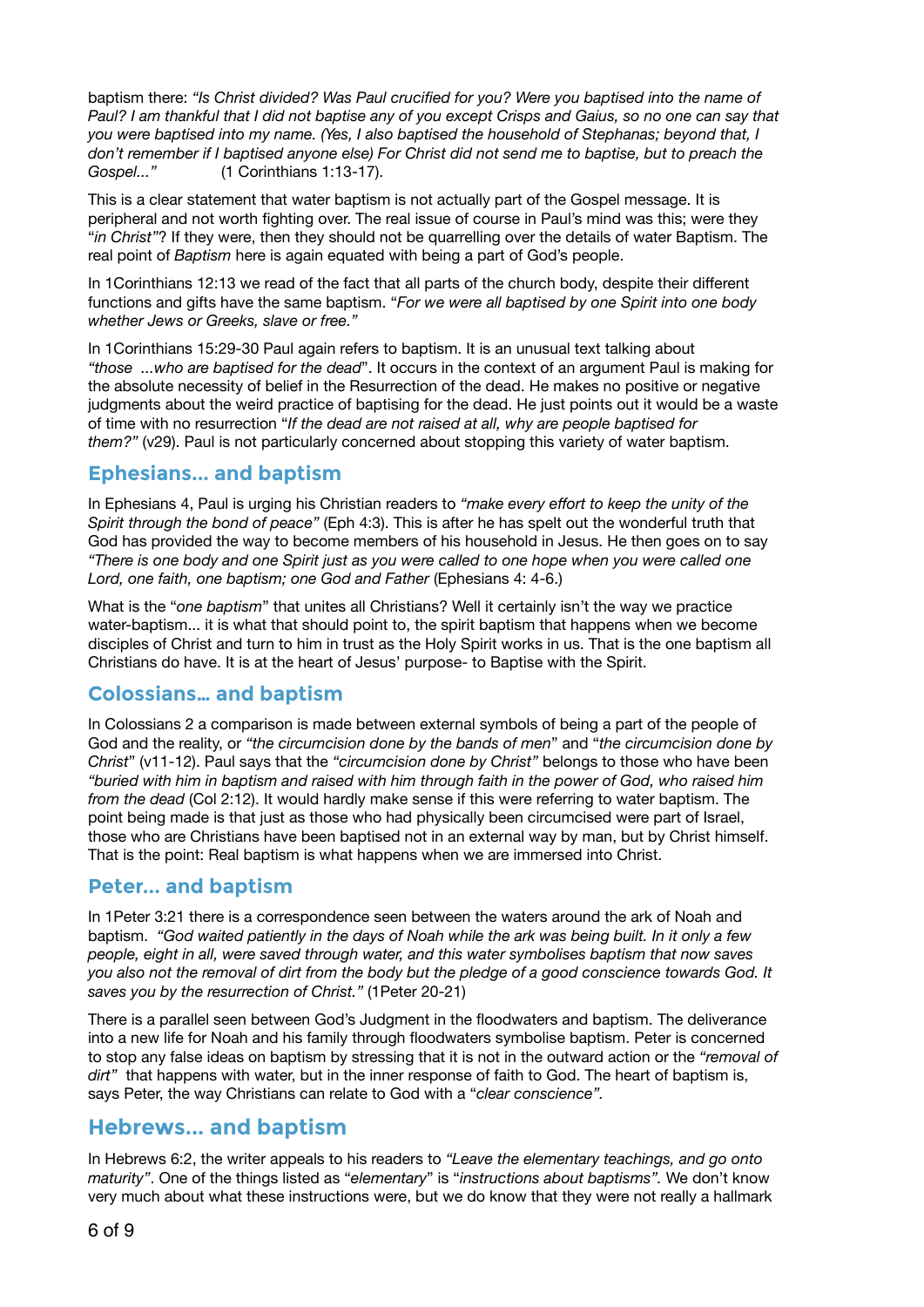of maturity in Christ. The rest of Hebrews talks about the certainty of God's promise because of what Christ have already done.

Hebrews 9:10 also mentions "baptisms" in the context of the external, ceremonial, symbolic actions of the old covenant: "various ceremonial *washings* (the actual word used is "*baptisms*") external regulations applying until the time of the new order". No doubt this use of the word "baptism" is referring to the ceremonial cleaning required according to the Old Testament Law (for example Lev 13 & 14).

## **Which model?**

That brings us to the end of our overview of the New Testament use of the word "*baptism*". It will be obvious that it is certainly not a simple matter. There is difference in the very use of the word "*baptism*" in the Gospels, Acts and the Epistles. Water baptism is never actually explained comprehensively. It is just described as happening and without great detail. If water baptism were such an important issue to have uniform practice in the church, it would be defined very clearly and without ambiguity.

In this overview of "baptism" we see that there is not one model for what water baptism is. There are big differences in the way the water baptisms occurred in the different situations. Sometimes water baptism happens before the Holy Spirit is received, sometimes after. Water baptism is never any guarantee that the person undergoing it is a mature Christian, or has even heard of the baptism of Jesus.

There are no details or requirements given as to the amount of water or the method of water baptism. Sometimes a single person, sometimes a group, sometimes men, sometimes women, sometimes men and women, sometimes a whole family receive it. Infants are never specifically mentioned, either as not being able to go through water baptism or as actually going through it. What we can say is that texts referring to water baptism happening to a whole household and family leave it as a very real probability.

The whole point of "*baptism*" in water however is highlighted as the state of being "*in Christ*" and is pointing to a spiritual, rather than a physical event involving water. This is an important point to note, as the actual teaching in the New Testament on the significance of baptism is not to do with the details of water baptism (as we have seen above), but the reality of the Christian person's baptism into Christ.

With this in mind, it is understandable that churches have developed a number of practices of water baptism. That is not the problem so much as the attempts to justify or prove one model over another. This process can lead some to be exclusivist on a peripheral point at the expense of a central one.

The one test all models of water baptism must pass is whether or not it becomes a barrier to the true gospel message that is at the heart of our spiritual baptism.

### **For believers...**

The approach of believers' baptism is commendable in that it ties in nicely with the idea of the spiritual baptism. There can be no serious doubt about the helpfulness of this model on the basis of the New Testament. Indeed, as we have seen, to believe the message and trust in Jesus and receive the Holy Spirit is to be "*baptised*" into Christ in the spiritual sense. If a water baptism can physically symbolise this reality, then it is not unbiblical or unhelpful. Most church systems do not actively oppose believer's baptism. Bondi Anglican is very positive about water baptising people who have become Christians, whatever their age.

According to the texts, water baptism often occurred at around the same time as believing the message. This is where most modem practice is very different: We often wait for a period of years after conversion before even thinking about water baptism. That is no problem in itself apart from the fact that what is presented as "biblical water baptism" is not in very many respects.

The idea of someone "believing" in this approach has generally been defined as someone who has reached an "age of accountability". This is a not a biblical term, and it begs the question: who determines at what age someone is accountable? Does God only extend his grace to those who can speak? The emphasis falls on a personal confession of faith, which in itself is not unhelpful, but can tend to underplay God's sovereign role in saving us, and over emphasise our own response.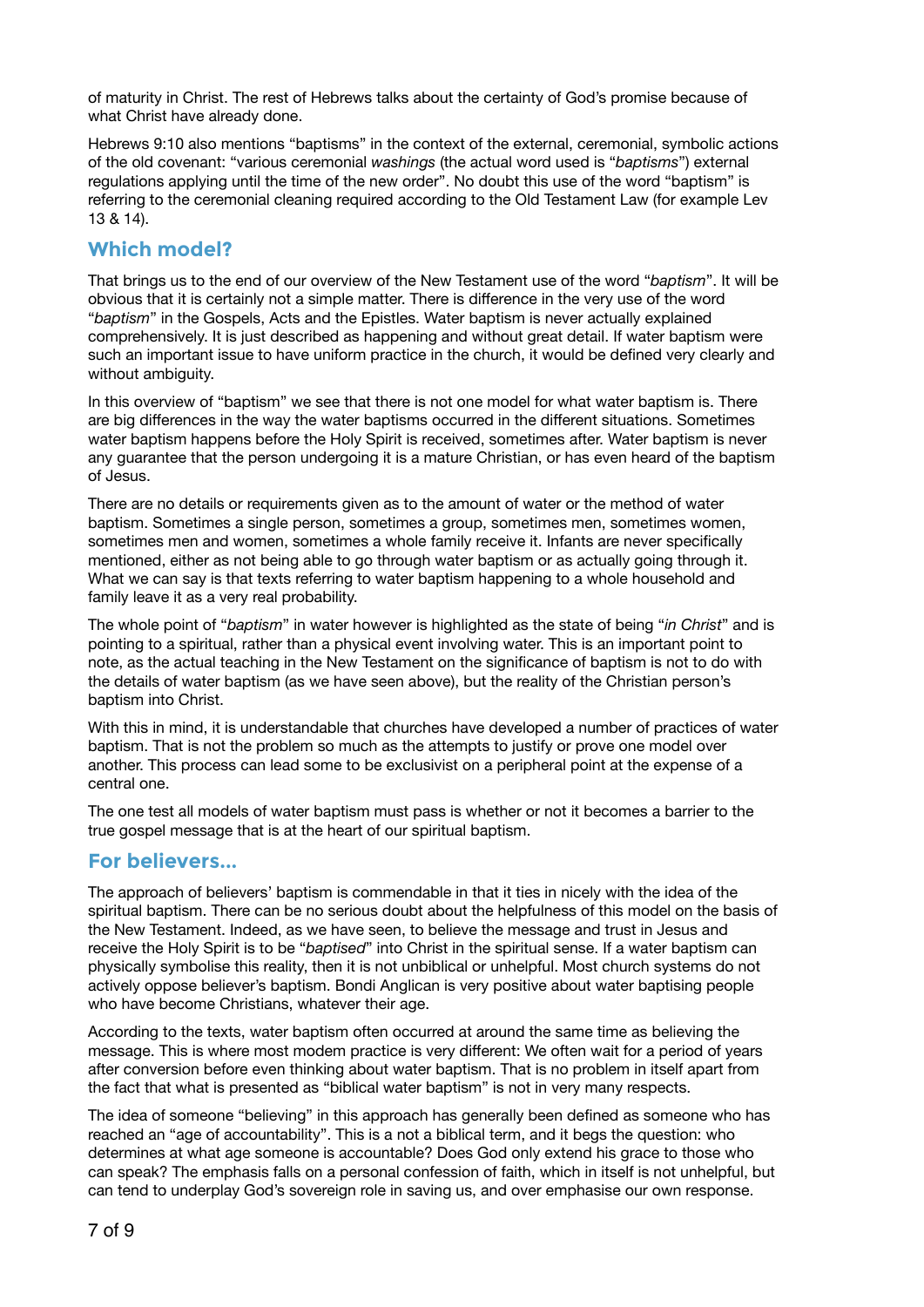Another tendency is to see water baptism as a necessary part of the Gospel. So after someone becomes a Christian, water baptism should follow in obedience to Christ. It can be mis-used when the implication is made that those people not baptised with water as a self-conscious believer are not in fact members of the Christian church We have seen that the biblical texts don't allow us to say this.

Despite these dangers, this practice of water baptism is not always inappropriate, and very often is a healthy option for those who have become Christians, and have not already been water baptised. It is not in conflict with the truth of the Gospel.

## **For infants...**

The practice of infant baptism cannot be ruled out on biblical grounds. The Bible nowhere forbids it, and there are texts from which it can be inferred that infants were participants in water baptism. It can be used to helpfully symbolise the truths of the Gospel promises for all who believe.

The potential problem with this practice is the tendency to suppose that the water baptism itself imparts or infuses some grace from God. Some churches actually have this implication made explicit as it is written into their baptism liturgy. It has been misused in Church history and can encourage the worst kind of nominal Christianity. So people say things like *"Oh yeah, I'm a Christian ...I've been baptised as a baby haven't I?"* regardless of their views on Jesus and relationship to him.

But this kind of nominalism has also occurred where the water baptism of older people is the norm. Baptist churches can develop a culture where it is expected that groups of youth or young adults will get baptised as a matter of course around a certain age.

It seems inappropriate on the basis of the text of scripture and the **principle of spiritual baptism** to water baptise infants from non-Christian parents. The problem is that it has been standard practice amongst many denominational heritages for many years, and as a result the true meaning of the symbolism has been all but destroyed in many instances This practice goes back to the institutionalising and merging of Church and Empire during Constantine's reign over the Roman Empire. He made Christianity into the official religion of Rome and so to be born in Rome was to be born in the Christian Church, and so it was assumed Baptism of infants was appropriate.

In the case of Christian families, water baptism of infants can be practiced in a helpful way that is not in conflict with the Gospel. It can highlight the promises God gives to those who will trust Him. In this practice, children of Christian parents may choose to reject the household or family Christian belief when they reach the so called *"age of accountability'*. Or they can continue to live in the Christian heritage in which they were raised, and to which their water-baptism as an infant pointed.

# **By total immersion ... or?**

There is no account in the New Testament that unambiguously states that any of the baptisms conducted were by total immersion... That cannot be argued with. However the very Greek word **"***To Baptise"* can mean "*immerse, dip, or submerge*". It also fits in with the accounts of John baptising in the river Jordan. It is also consistent with the Greek language of the classical times, and generally in the Greek of the New Testament. This being said, we still cannot make the assertion that it **always** meant immersion whenever it was used. For example, the references to "*baptism*" in Hebrews 6:2 and 9:10 when talking of ceremonial cleanings make this clear.

It seems likely that immersion was the method of water baptism from John on. This is not to say that every other amount or method is inappropriate. Immersion ties in symbolically with the passages explaining the reality of the spiritual baptism every Christian has received in Christ. So the text in Romans 6:35 talking of every Christian's identification with Jesus' death burial and resurrection is wonderfully symbolised by immersion, but we cannot push the biblical text to give us immersion as a requirement. Other ways of practicing water baptism may still be used without becoming un-Christian.

# **Baptism and this Church in Bondi and Waverley.**

All of the discussion above will be important for us as congregations. We can go back to the basics and try to let our practice reflect what we find in God's Word. We can tolerate different practices as long as they don't pull away from central Gospel truth.